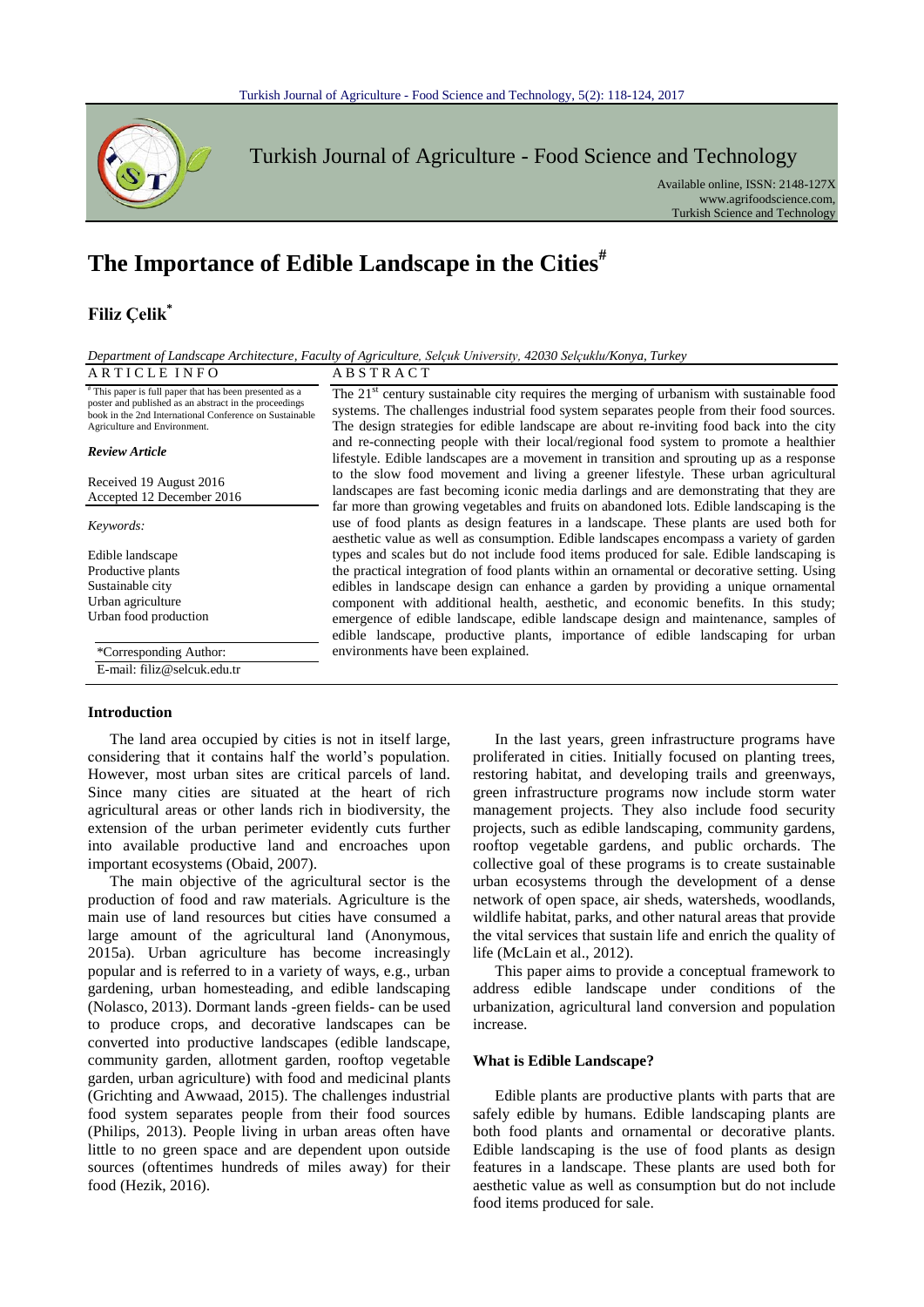Edible landscaping oftentimes called foodsaping is a progressive food systems approach that encourages all people in their homes, public spaces and workplaces to promote local food (Thompson and Sokolowski, 2016). Edible landscaping utilizes food-producing plants in the residential landscape. It combines fruit and nut trees, berry bushes, vegetables, herbs, edible flowers, and other ornamental plants into aesthetically pleasing designs. The location and design of these gardens may vary between large agricultural landscapes, urban areas (e.g. sidewalks, rooftops, and indoors), community gardens, and one's own backyard (Mackalvie, 2014).

Edible landscaping offers an alternative to conventional residential landscapes that are designed solely for ornamental purposes. Edible landscaping is the use of food-producing plants in the constructed landscape, principally the residential landscape (Beck and Quigley, 2001). Edible landscaping, which integrates foodproducing plants into ornamental plantings and conventional designs, is also put forward as a productive landscaping alternative (Kourik, 2004).

Edible landscaping, simply put, replaces plants that are strictly ornamental with plants that produce food. Edible landscaping will allow creating a multi-functional landscape that provides returns (fruits, vegetables, etc.) on investment of water, fertilizer, and time. An edible landscape can be just as attractive as a traditional one; in fact, the colorful fruits and foliage of many edibles are quite beautiful. Edible landscapes can include fruits (apple, cherry, fig, pear, strawberry, black berry, kiwi, etc.), vegetables (tomato, pepper, eggplant, bean, lettuce, etc.), medicinal and aromatic plants (geranium, peppermint, thyme, rosemary, sage, echinacea, etc.), herbs, and even contain flowers. These designs can adopt any garden style and may include anywhere from 1-100% edible specimens (Worden and Brown, 2007). Edible landscaping is the practical integration of food plants within an ornamental or decorative setting (Figure 1). Almost any herb works in edible landscaping (Creasy, 2010).

While the same basic factors (i.e., space, money, norms, and social pressure) associated with landscaping styles, general gardening activities, and lawns potentially influence edible garden presence, food producing gardens differ from other yard features in a number of ways. First, edible landscapes provide tangible benefits in terms of fruits and vegetables for consumption. The ability to grow certain foods can be particularly important in maintaining cultural identities, particularly if those items are not readily available for purchase. Second, given that edible landscapes are typically considered a utilitarian feature, they are usually regulated to the backyard (Conway and Brannen, 2014).

Edible landscape types can be residential, institutional, educational and public. Edible landscapes encompass a variety of garden types and scales. Edible landscape may be an integral part of house garden, rooftop gardens, public parks, streetscape, community gardens, backyard plots, schoolyards, campuses, urban forest and green way (Figure 2). Figure 1 Examples of edible landscapes (Creasy, 2010)

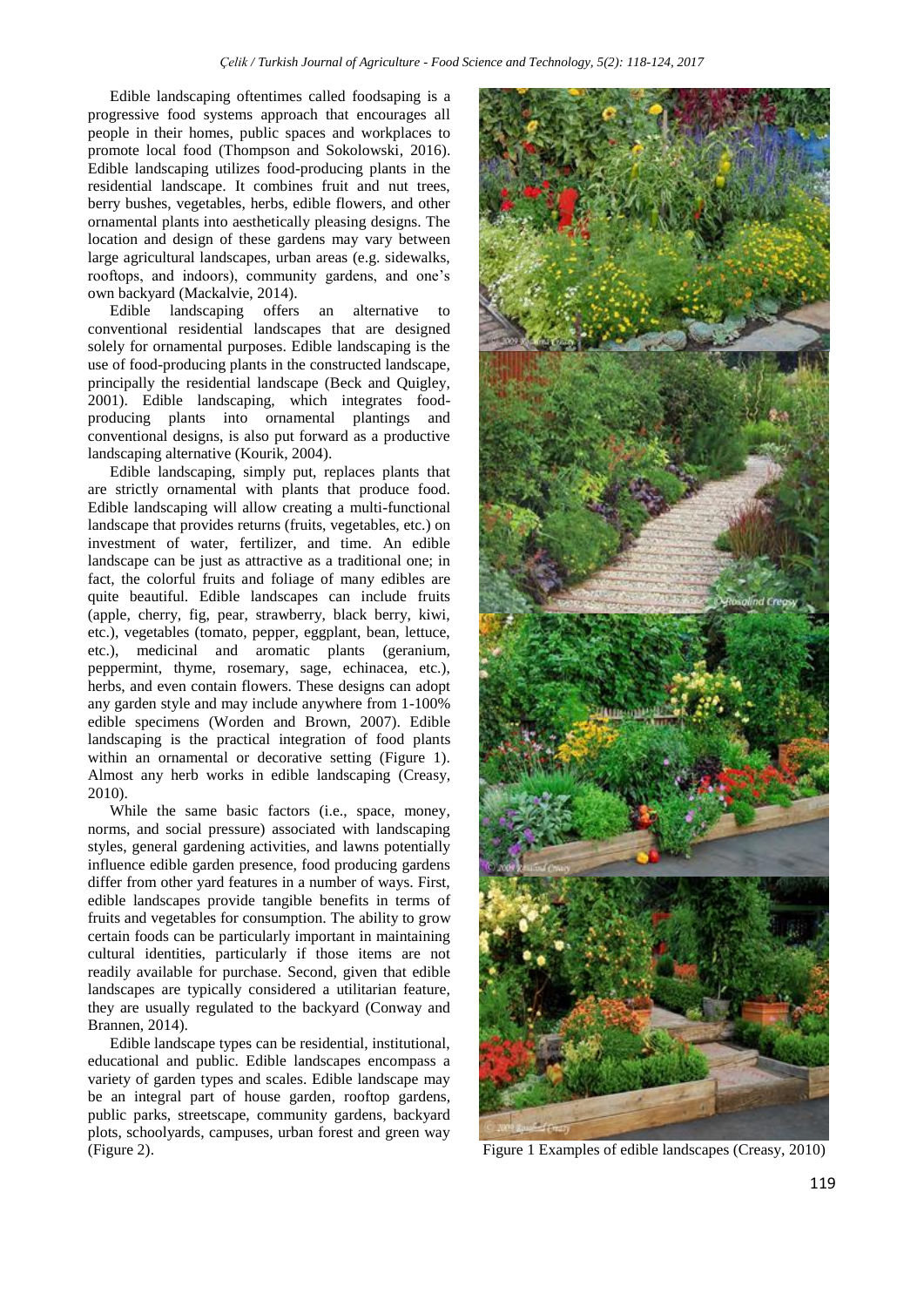#### **History of Edible Landscaping**

Edible landscaping is as old as gardening itself and has undergone a recent revival. Ancient Persian gardens combined both edible and ornamental plants. Medieval monastic gardens included fruits, vegetables, flowers, and medicinal herbs (Beck and Quigley, 2001).

Edible gardens of the Renaissance were as much about pleasure as they were about sustenance. Many of the fruits (figs, pear, apples, strawberries and melons) and vegetables (cabbage, leeks, onions, broad beans, peas, gourds and squash) were commonplace in a Renaissance garden. Renaissance-style gardens produced fruit, vegetables and herbs which are sold locally to raise funds for the maintenance of the chateaux (Figure 3). The only difference is perhaps that in that period (about 1350 to 1600 in Europe), much of the produce grown was part of a peasant diet, while meats were reserved for the upper classes. Now, low-income communities are offered fastfood chains instead of vegetable stands in areas considered to be "food deserts" (Willhelmi, 2013).

Plans for  $19<sup>th</sup>$  century English suburban yards, which modeled themselves after country estates, often included edible fruits and berries. The edible components of residential landscapes were largely lost in the cities to the now familiar shade trees, lawns, and foundation plantings. In the past two decades, however, there has been a revival of interest in edible landscaping (Beck and Quigley, 2001).

When people think about growing food in urban areas, the first idea is generally to hide the vegetable garden somewhere in the backyard. Edible landscaping offers an alternative to conventional residential landscapes; edible plants can be just as attractive while producing fruits and vegetables. One can install an entirely edible landscape or incorporate some edible plants into existing gardens (Worden and Brown, 2007).

The public perception of edible landscaping has changed greatly in recent decades. Landscapes are freed from the lock-step lawn and shrub restrictions of the last century. Now that edible landscaping has become part of the vernacular and is widely accepted, the edible plant palette has changed dramatically (Creasy, 2010).

#### **The Benefits of Edible Landscapes**

Using edibles in landscape design can enhance a garden by providing a unique ornamental component with additional health, aesthetic, and economic benefits (Creasy, 2010). There are many reasons to incorporate edible plants into the residential landscape. These include:

- To enjoy the freshness and flavour of home-grown, fully ripened fruits and vegetables,
- To grow unusual varieties not available in stores,
- To get outside, interact with the natural world, and have fun (Beck and Quigley, 2001),
- To allow users to be more connected to their land and their food while being able to build a food community around them,
- To share foods that are grown with friends and neighbours (Worden and Brown, 2007).

Edible landscapes can be designed in many different forms and at many different scales, to provide an enormous range of benefits for urban residents (Lovell, 2010). Edible landscaping promotes sustainable practices that maximize water and energy efficiency, support wildlife and reduce the use of chemicals in the landscape. Instead of the conventional landscape, edible landscapes offer sustainable benefits (Figure 4).



Figure 2 An example of edible landscape in the city (Anonymous, 2015b)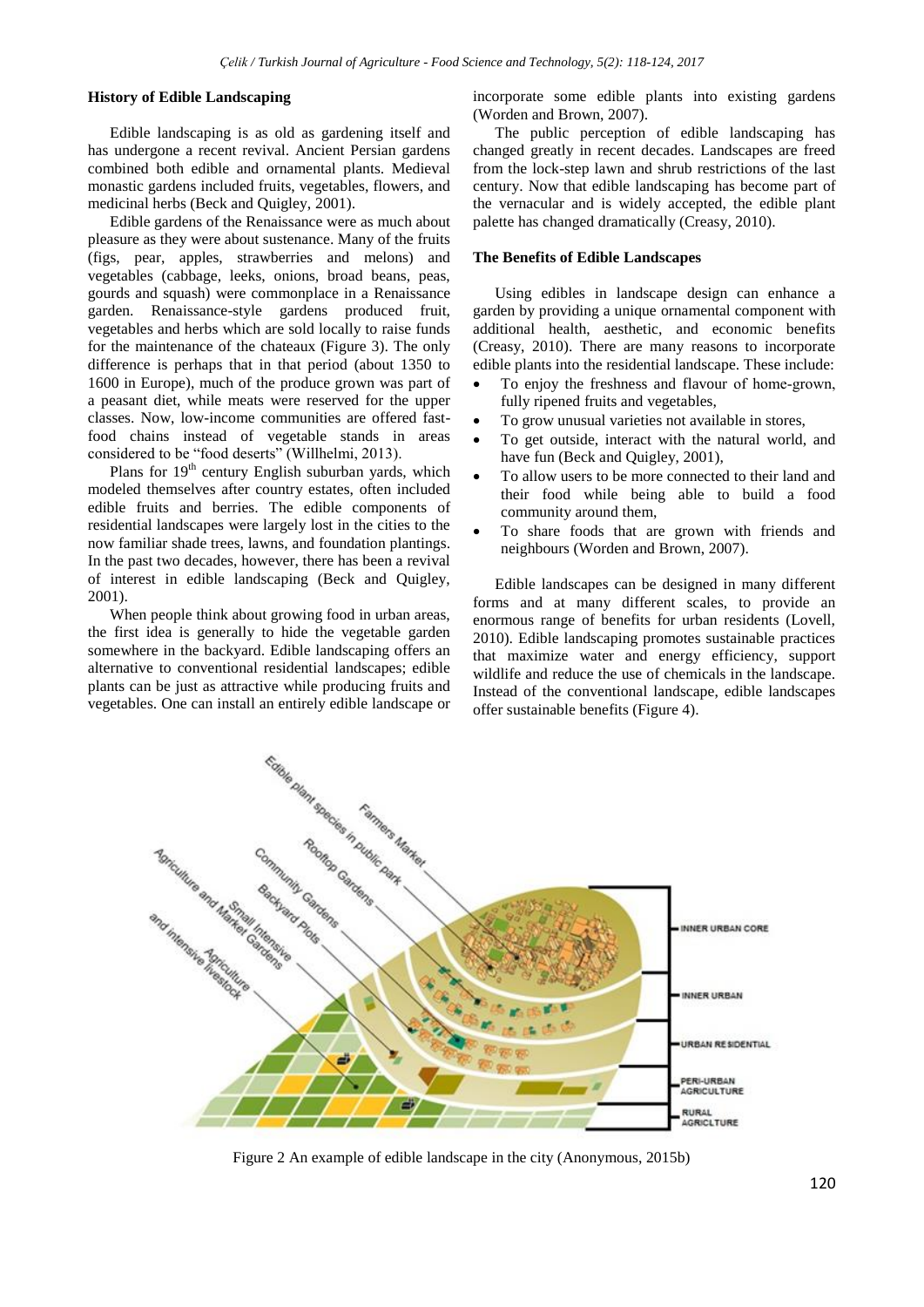

Figure 3 A Renaissance vegetable garden as an endless layout of precise geometric beds (Anonymous, 2016a), (Anonymous, 2016b)

*Energy savings:* Food from your yard requires no shipping, little refrigeration, and less energy to plow, plant, spray, and harvest the produce.

*Water savings:* Tests show that most home gardeners use less than half of the water agricultural production needs to produce a crop. Drip irrigation saves even more. And unlike in agriculture, fields aren't flooded and huge vats of water aren't needed to cool down the harvest.

*Money savings:* Enough food can grow an in a small garden and save money on grocery bills. Certain edibles are highly productive and are more economical to grow at home than to purchase (Worden and Brown, 2007).

*Food safety:* Edible landscaping is just one example of how communities can begin to address local food insecurity. Increase the food security of household. Control the quantity and kind of pesticides and herbicides used on the foods you consume (Mackelvie, 2014).

*Better nutrition:* Fully ripe, just-picked, home grown fruits and vegetables, if eaten soon after picking, have more vitamins than supermarket produce that was usually picked under-ripe and is days or weeks old when you eat it (Worden and Brown, 2007).

*Healthy community:* Many studies have shown links between the edible landscape activities and the health (physical and psychological), social, economic, and ecological benefits.

#### **Edible Landscape Design**

Food plants and ornamental plants can coexist beautifully in a well-designed garden. Many people love the idea of including functional plants (edibles and herbs) in ornamental plantings, but in reality it's not always easy to achieve an acceptable aesthetic without careful design, plant selection, and attention to each plant's growth habit and needs (Sousa, 2016). Edible landscaping is the practical integration of food plants within an ornamental or decorative setting. Edible plants can be combined in many creative ways-with other edibles, or with ornamentals (Figure 5). The same design principles as for ornamental landscapes are used, while substituting edible plants such as lettuces, blueberries,

vegetables and fruit trees for some of the otherwise unproductive plant material. Edible landscaping is a mixture of beauty and utility. However, edible landscaping doesn't have to be all edible. In fact, filling the yard with edibles would often produce too much food for most families, not to mention time and work. Instead, careful planning and the judicious use of fruits, herbs, and vegetables results in a yard that is flavorful, practical, visually pleasing (Creasy, 2010).

A visually appealing edible landscape is created from the artful combination of edibles and traditional ornamentals in the garden. Although basic design principles apply, the substitution of edible plants for ornamental plants can present some challenges and opportunities. Although design basics for edible ornamental landscapes are essentially the same as strictly ornamental landscapes, a few details ensure the success of the edible landscape (Hansen, 2016).

#### **Edible Landscape Maintenance**

Edible plants, like ornamental plants, require maintenance. Many common ornamental plants can survive with minimal care. Most edible plants, however, require a certain amount of attention to produce well. They may require a little extra watering, pruning, fertilizing, or pest management (Beck and Quigley, 2001). Responsibility for the care and maintenance of the edible landscape must be clearly designated and understood by residents, housing staff, project leaders, maintenance staff, volunteers, and funders (Anonymous, 2005). A schedule for maintenance must be created to ensure proper management of the plot between all parties involved (Nieman and Ressler, 2012).

Reduce maintenance requirements by planting the "right plant in the right place". In other words, be sure to match a plant's growing requirements with local conditions. When growing vegetables (consider the season as well) since they only grow at specific times of the year. All plants require some pruning, fertilizer, and water, as well as monitoring for pest problems.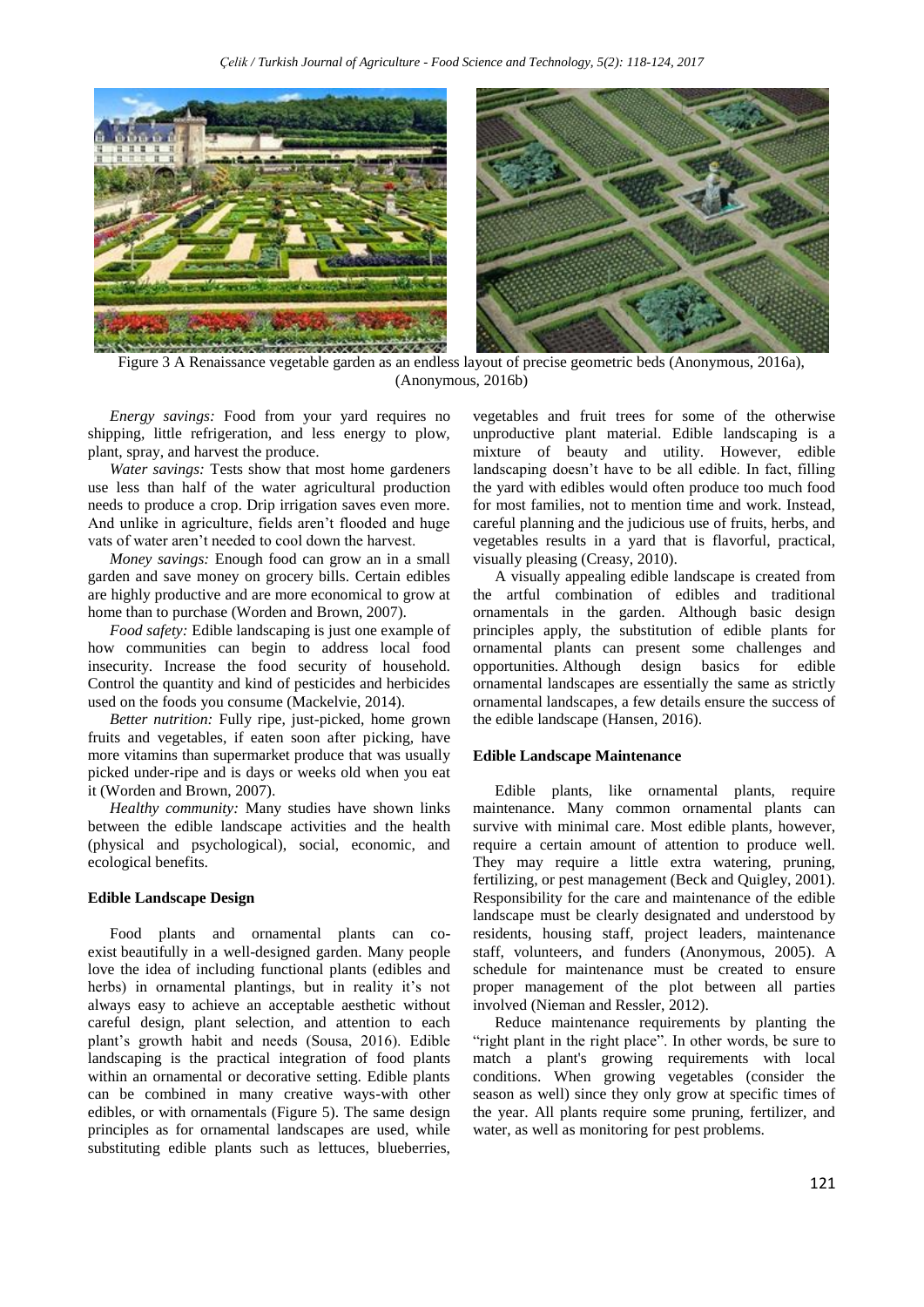*Çelik / Turkish Journal of Agriculture - Food Science and Technology, 5(2): 118-124, 2017*



Figure 4 Sustainable benefits of edible landscapes



Figure 5 Edible plants and ornamentals plants are in the same design

Harvesting is rewarding, but sometimes challenging. Keeping up with ripening fruits and vegetables may require weekly, or even daily, monitoring during the harvest period. If they are not harvested, fruits dropping from trees may be hazardous and/or aesthetically unsightly. Rotting fruits will also attract vermin. Highly perishable crops will require either quick processing, such as canning, freezing, or drying, or friends and neighbors to accept the abundance (Worden and Brown, 2007).

## **The Importance of Edible Landscaping for Urban Environments**

Today, 54% of the world's population lives in urban areas, a proportion that is expected to increase to 66 per cent by 2050. Projections show that urbanization

combined with the overall growth of the world's population could add another 2.5 billion people to urban populations by 2050. The urban population of the world has grown rapidly and managing urban areas has become one of the most important development challenges of the  $21<sup>st</sup>$  century (Anonymous, 2014).

In most countries agriculture is the main user of land resources, and changes in agricultural land use is one of the major driving forces in global as well as local environmental change. Conversion of agricultural land to artificial surfaces (soil sealing) can have several environmental impacts on soil, water and biodiversity resources. A general decrease in agricultural areas has been observed in the last decades in industrialized countries as a consequence of growing demand for nature conservation areas, urban, industrial and infrastructural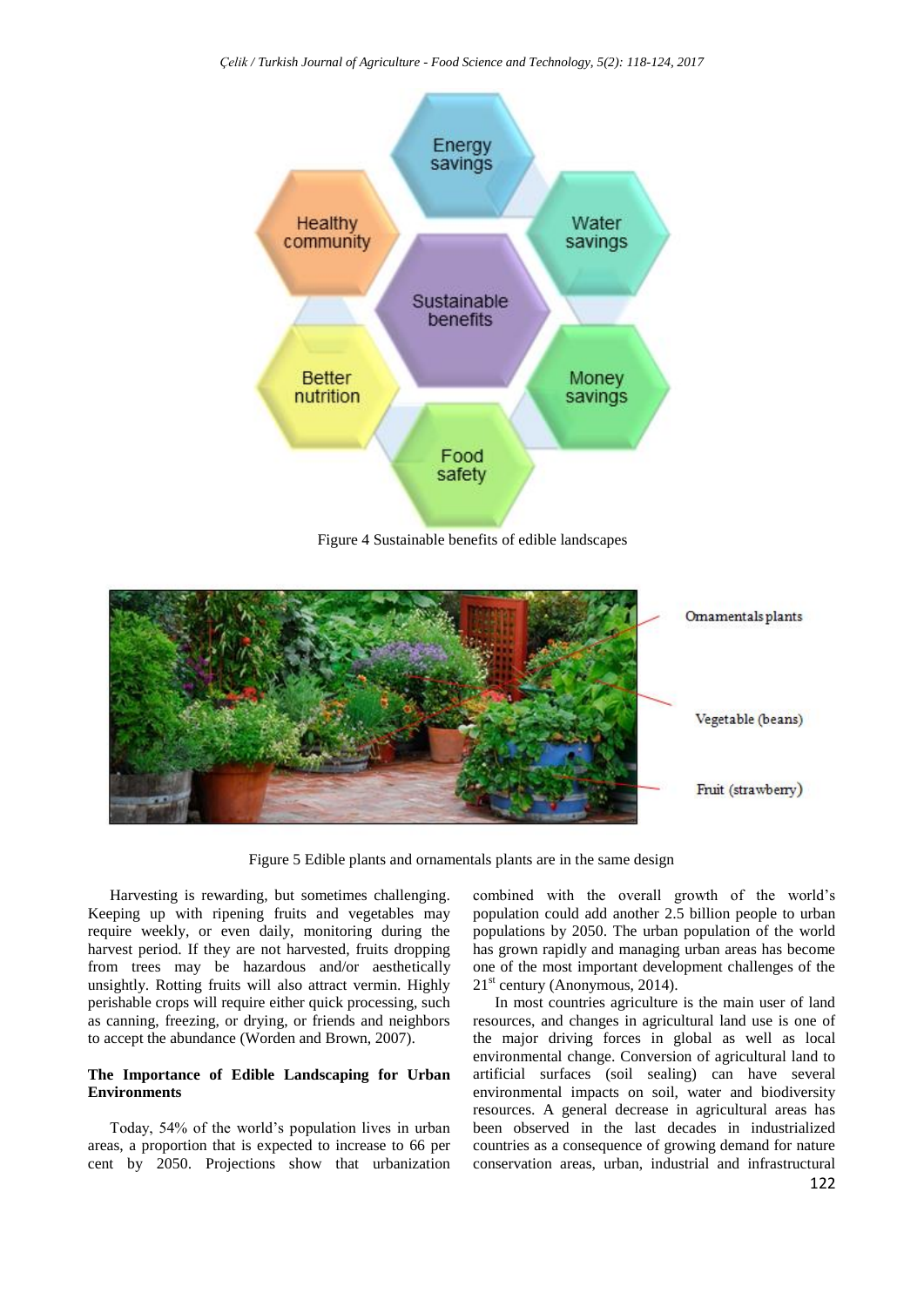areas, amenity areas, and also as a consequence of land abandonment. Many land development activities result in land use change from agricultural land to artificial surfaces: transport infrastructure (motorways, railways, etc.), urban sprawl (housing and industrial developments), tourism and recreation facilities. Increased land development often results in higher prices for land and has an important impact on the environment and agricultural landscapes. The impact is obviously much diversified in the case of a change to urban land compared to the case of land abandonment (Anonymous, 2015a).

High population density, the urbanization process, road infrastructure development, rapid economic growth, industrialization and government policy are believed to be the main factors causing agricultural land conversion (Azadi et al., 2010). The urbanization process has caused constant physical change in the urban fringe landscape, resulting in a mix of urban and agricultural land uses (Malaque and Yokohari, 2007). The urbanization process is one of the most important dimensions of economic, social and physical changes. Rapid urban population growth and urbanization mean an increasing demand for urban land. This land is not available within the city, but in the rural-urban fringe, for various reasons. Urban sprawl is already engulfing the surrounding agricultural lands and small villages (Thuo, 2010). Some cities may find large urban farms an appropriate use of land while others may only be able to accommodate small-scale operations.

Urbanization has resulted in significant changes in both agricultural land and agricultural land use. The urban expansion on agricultural land affects agricultural production negatively. Rapid urbanization is accelerating the loss of agricultural land. Urban sprawl is taken from fertile agricultural lands, which are located immediately surrounding cities; cities have consumed a large amount of the most productive agricultural land (Figure 6), as well as forest and other wilderness areas. Agricultural land losses appear to be related to the change from rural status into urban status. Conversion of agricultural land to urban use has been caused food scarcity (Pham et all, 2015).

Food production may happen everywhere, urban and rural and every top soil. Many urban municipalities are supporting the growth of urban agriculture by adopting regulations enabling different types of food production, while a growing number of non-governmental organizations provide support to urban residents interested in growing their own food (Conway and Brannen, 2014).

#### **Conclusion**

More than half of the world's population now lives in towns and cities, and by 2030 this number will swell to about 5 billion. The world will have to confront how to make cities more fit for human nutrition. The conclusions of the reports have been released by the United Nations, raising new challenges including diseases, water scarcity and food production. The world is undergoing the largest

wave of urban growth in history. Cities have been located in the midst of high quality farmland places so food production has been dramatically affected negatively by extreme urban sprawl incidents (Anonymous, 2015c). Because the cities consume natural areas and farmland, it is needed alternative areas in the cities for food production. Urban green spaces are potential areas where may be used for food production in the cities.



Figure 6 The relationship of urban sprawl and losing agricultural land

Edible landscaping is expanding in many cities throughout the world. Edible landscapes can be included as sustainable components of urban planning and urban design projects. Edible landscape, like other green spaces, provides many benefits in terms of ecological, economic, health, social and cultural. The results of the study clearly indicate that the edible landscapes:

- Edible landscapes can be a part of residential landscape, community garden and urban green areas.
- The main purposes of edible landscape are re-inviting food back into the city and re-connecting people with their food system to promote a healthier lifestyle.
- Edible landscapes can be educational areas for people. Children, youth and adults who live in cities could learn information about how to grow fruits and vegetables in urban green areas. Children are growing up in a world farther and farther from agricultural land. They don't answer where fruits and vegetables grow. Edible landscape may connect children with the source of food and will help both youth and adults re-connect with their food and nature.
- Working in the edible landscape provide an environment for children, youth and adults to simultaneously socialize, have fun, feel relieved and get exercise.
- Edible landscaping provides a means of preserving and enhancing the existing functions of urban green areas while generating a yield.
- Edible landscapes are sustainable landscape systems consistent with the philosophy of ecological design. An edible landscape (if maintained using organic methods) is the most compelling landscape concept for the future.